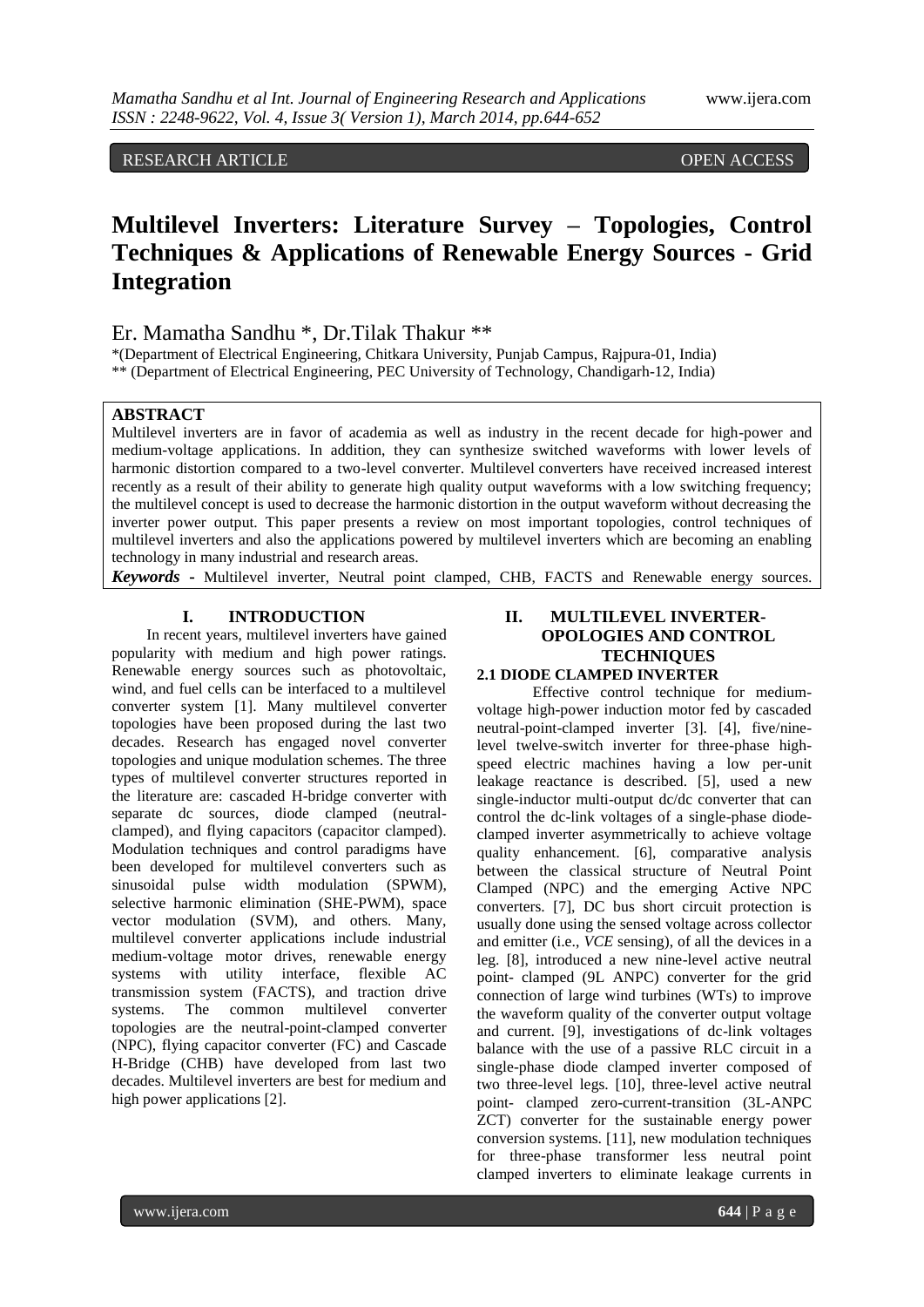photovoltaic systems without requiring any modification on the multilevel inverter.[12], comparison between three level diode neutral-pointclamped zero-current transition (DNPC-3L ZCT) inverter and three-level active neutral-point clamped zero-current-transition (ANPC-3L ZCT) inverter, with respect to switching energy, volume, as well as parasitic inductance influence, the topologies are compared.

# **2.2 CASCADED MULTILEVEL INVERTER**

[13], Cascaded H-bridge multilevel inverter can be implemented using only a single dc power source and capacitors.[14], cascaded H-bridge multilevel boost inverter for electric vehicle (EV) and hybrid EV (HEV) applications implemented without the use of inductors. [15], new feedback control strategy for balancing individual dc capacitor voltages in a three-phase cascade multilevel inverterbased static synchronous compensator. [16], singlephase cascaded H-bridge converter for a gridconnected photovoltaic (PV) application. The independent control of each dc link voltage, for the tracking of the maximum power point of each string of PV panels is carried out. [17], direct torque control (DTC) scheme for electric vehicles (EVs) or hybrid EVs using hybrid cascaded H-bridge multilevel motor drive based on DTC operating principles is implemented.[18], generalized multiband hysteresis modulation and its characterization have been proposed for the sliding-mode control of cascaded Hbridge multilevel-inverter (CHBMLI)-controlled systems. [19], symmetric hybrid multilevel topologies are introduced for both single- and threephase medium-voltage high power systems. [20], the impacts of the connected load to the cascaded Hbridge converter as well as the switching angles on the voltage regulation of the capacitors are studied. [21], used a new topology of a cascaded multilevel converter based on a cascaded connection of singlephase sub multilevel converter units and full-bridge converters then, the structure is optimized.

#### **2.3 FLYING CAPACITOR MULTILEVEL INVERTER**

[22], mathematical analyses of the balancing process in boost and buck–boost converters and investigations of voltage sharing stabilization with the use of passive *RLC* circuit in switch-mode flying capacitor dc–dc converters are presented. [23], topology of flying capacitor multilevel converter which has several terminals of different dc voltage and an ac voltage terminal proposed to utilize the topology as an integrated power conversion module.[24], control strategy of flying capacitors multilevel inverters. The analysis of the permissible switching states, especially the possibility of the multiple commutations is carried out. [25], the

stabilization of the input DC voltages of five level flying capacitors (FLFC) voltage source inverters (VSI). A feedback control algorithm of the rectifier is proposed. [26], an experimental photovoltaic (PV) power conditioning system with line connection in which the conditioner consists of a flying capacitors multi-cell inverter fed by a dc-dc boost converter is carried out. [27], two active capacitor voltage balancing schemes are proposed for single-phase (Hbridge) flying-capacitor multilevel converters, based on equations of flying capacitor converters. The methods are effective on capacitor voltage regulation in flying-capacitor multilevel converters.

#### **2.4 SINUSOIDAL PWM**

[28], multicarrier sub-harmonic pulse width modulation (PWM), called disposition band carrier and phase-shifted carrier PWM (DBC-PSC-PWM), method is developed to produce output voltage levels of  $(n \times m + 1)$  and to improve the output voltage harmonic spectrum with a wide output frequency range. [29], carrier-based closed-loop control technique has been developed to reduce the switching losses based on insertion of 'no switching' zone within each half cycle of fundamental wave. [30], five-level pulse width modulation inverter configuration, including chopper circuits as DC current-power source circuits using small smoothing inductors, is verified through computer simulations and experimental tests. [31], designed a seven-level flying capacitor multilevel inverter by using sinusoidal pulse width modulation technique. [32], addressed a modified Sinusoidal Pulse Width Modulation (SPWM) modulator with phase disposition that increases output waveform up to 7 level while reducing output harmonics.[33], pulsewidth modulation (PWM) for single-phase five-level inverter via field-programmable gate array (FPGA) is carried out.

#### **2.5. SPACE VECTOR PWM**

[34], two discontinuous multilevel space vector modulation (SVM) techniques are implemented for DVR control to reduce inverter switching losses maintaining virtually the same harmonic performance as the conventional multilevel SVM for high number of levels. [35], two carrierbased modulation techniques for a dual two-level inverter with power sharing capability and proper multilevel voltage waveforms were introduced. Their main advantage is a simpler implementation compared to SVM. [36], focused a novel 3-D space modulation technique with voltage balancing capability for a cascaded seven-level rectifier stage of SST.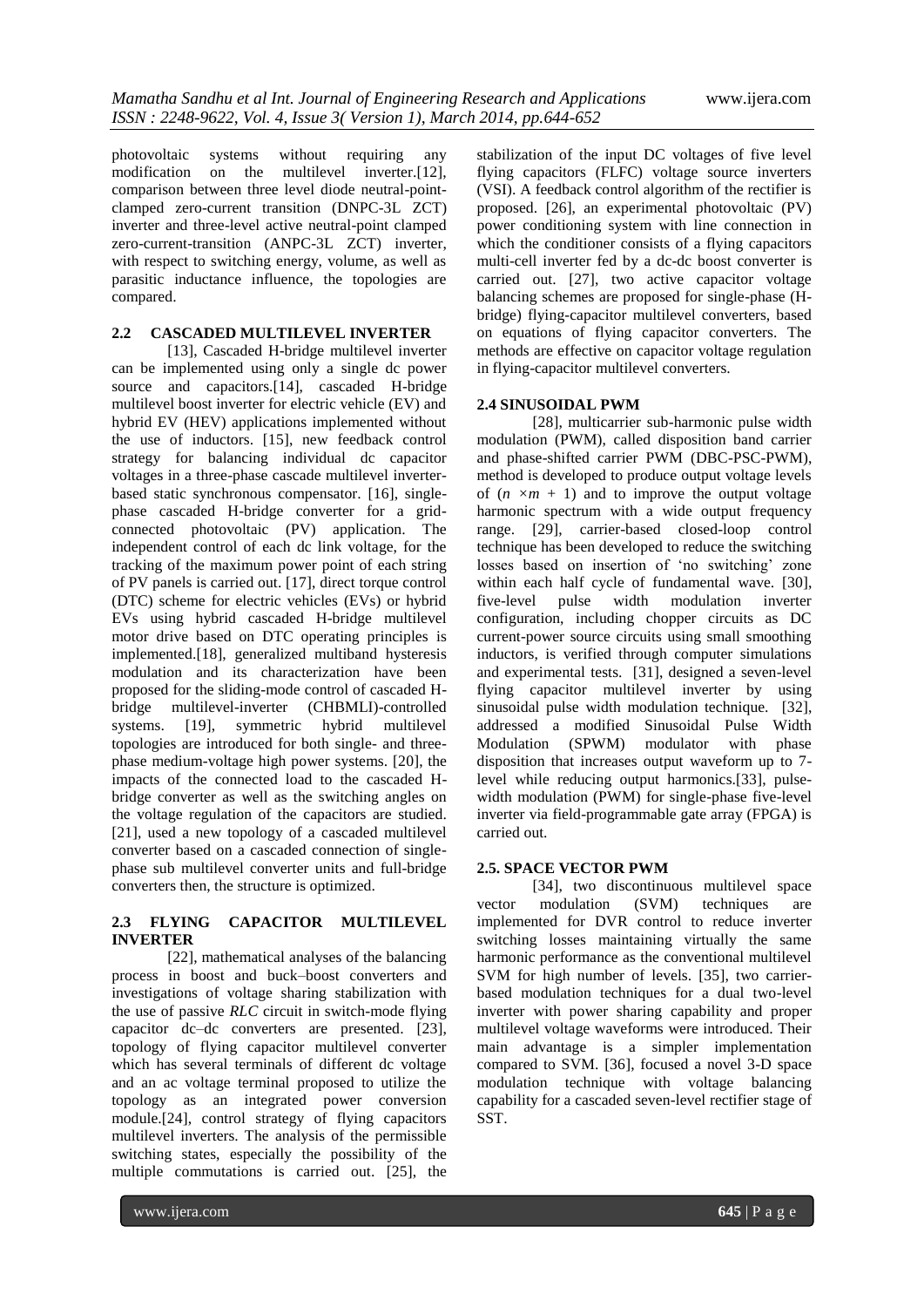#### **2.6 SHE-PWM**

A method to obtain initial values for the SHE-PWM equations according to the reference modulation index *M* and the initial phase angle of output fundamental voltage is investigated thoroughly. [37], the elimination of harmonics in a cascade multilevel inverter by considering the nonequality of separated dc sources by using particle swarm optimization is presented. [38], new formulation of selective harmonic elimination pulse width modulation (SHE-PWM) technique suitable for cascaded multilevel inverters with optimized DC voltage levels. [39], neutral point voltage control strategy for the three-level active neutral point clamped (ANPC) converter using selective harmonic elimination pulse width modulation (SHE-PWM). [40], a control strategy is proposed to regulate the voltage across the FCs at their respective reference voltage levels by swapping the switching patterns of the switches based on the polarity of the output current, the polarity of the FC voltage, and the polarity of the fundamental line-to-neutral voltage under selective harmonic elimination pulse width modulation. [43], suggested a novel space vector modulation (SVM) technique for a three-level fivephase inverter, based on an optimized five vectors concept.

## **2.7 SPACE VECTOR CONTROL**

[41], switching strategy for multilevel cascade inverters, based on the space-vector theory. The proposed switching strategy generates a voltage vector with very low harmonic distortion and reduced switching frequency. [42], PWM technique for induction motor drives involving six concentric dodecagonal space vector structures is proposed. [43], novel space vector modulation (SVM) technique for a three-level five-phase inverter is based on an optimized five vectors concept. [44], switching strategy for multilevel cascade inverters, based on the space-vector theory. The proposed highperformance strategy generates a voltage vector across the load with minimum error with respect to the sinusoidal reference.

#### **III.APPLICATION-RES-GRID INTEGRATION**

A permanent-magnet synchronous generator wind turbine as shown in Fig.1 is a simplified diagram of a 3L-NPC back-to-back configuration. The gearbox can be avoided by electromechanically achieving the speed conversion between the lowspeed rotor shaft (about 15 r/min) and the grid frequency (usually 50 or 60 Hz), for multi-pole generators. The hybrid 5L-ANPC been proposed in back-to-back configuration in [45 - 46]. The use of a 3L-NPC at the grid side and a three-phase diode fullbridge rectifier with a boost converter dc–dc stage at the generator side is proposed [47].

In this, boost converter performs the MPPT of the generator side, whereas the NPC regulates active and reactive power. The boost naturally elevates the voltage, which is suitable for Medium Voltage operation of the NPC. The main advantage over the back-to-back NPC is a simple, low-cost, and reliable front end with the expense of current harmonics at the generator side and lower dynamic performance.



Fig 1 Back-to-back NPC power converter for PMSG based variable - speed wind turbine.

The Cascaded H Bridge on the other side requires multiple isolated dc sources, and therefore, its application is not straight forward. But, some interesting concepts based on rectifiers fed from independent generator stator windings of a permanent-magnet synchronous generator have been proposed, with each one rectified and used to provide the dc source for each H-bridge of the CHB converter [48].With the increase in the number of levels of the converter will allow lower switching frequency operation, improving grid side power control performance and grid code compliance without filters. However, due to the reduction in the cost of photovoltaic modules (among other factors); gridconnected photovoltaic power plants are consistently increasing in power rating mainly now, hundreds of large photovoltaic-based power plants over 10 MW [49], are operating, and even more are under development. In addition, one of the fastest developing renewable energy sources in the last years is photovoltaic grid-connected systems [50].

Centralized and multistring configurations are used with a central dc–ac converter that interfaces the power to the grid, for large photovoltaic power plants. With more demand of grid code requirements for photovoltaic systems, multilevel topologies become more attractive. In [51], has been proposed a dc–ac converter stage in a multistring photovoltaic configuration, in which a five-level converter is formed by a three-level H-bridge with a bidirectional switch arrangement that can clamp two additional levels to the output. In [52]–[53], Cascaded H Bridge based grid interfaces are proposed with their respective control scheme.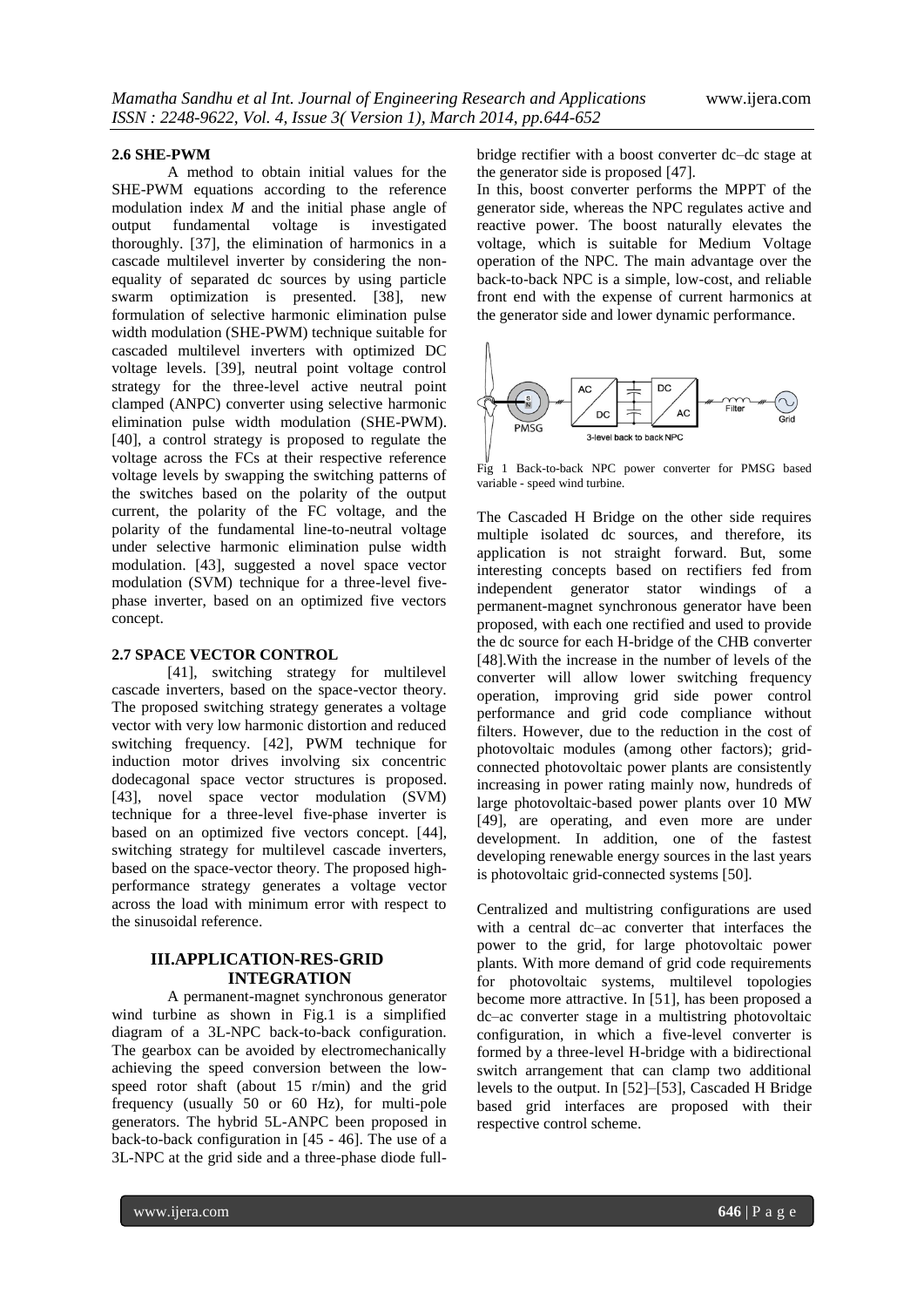

systems. (a) CHB based. (b) NPC based.

Fig.2 (a) and (b) shows a CHB-based and an NPCbased multilevel multistring photovoltaic topology respectively. The series connection of the H-bridge makes CHB very impressive, as the strings naturally elevate the voltage, eliminating the need for a boost stage or step-up transformer. Enabling a reduction in the average device switching frequency, it increases the apparent switching frequency of the total converter waveform. The higher amount of voltage levels produces an intrinsic reduction of all the harmonics, which reduces the need for grid side filters, along with the efficiency improvement. A trend clearly shows an exponential growth of grid tied photovoltaic systems, compared with the evolution of the stand-alone technology due to improved efficiency (no losses in energy storage and additional converter stages). A recent application of multilevel converters is hydro-pumped energy storage. A large-scale energy storage system in which water is pumped from a lake, river, or even ocean to a higher located reservoir; at the time of requirement and the same water is used for hydropower generation. Hydro-pumped storage is especially useful for nuclear power plants since the reactor operation level cannot abruptly be changed, and during low power demand, the excess energy can be used to pump water to the reservoir. It can also be applied for wind power plants, when the wind energy surpasses the consumption demand.

In the high-power-demand period (peak hours), water from the reservoir is used to generate the additional required energy also.



Fig 3. Back-to-back ANPC doubly fed induction generator/motor for hydro pumped energy storage application

A simplified overview of a hydro-pumped energy storage system is illustrated in Fig. 3. The system uses a reversible Francis hydro-pump or turbine that can be used for either water pumping or generation. These systems are usually operated at fixed speed with synchronous motor or generator due to their high power rating. In a doubly fed induction generator, with a partially rated converter interconnecting the rotor to the grid a small percent of variable-speed operation above or below synchronous speed can improve efficiency at different load and operating conditions; thus, can provide a percentage of variable speed for a much higher power rated pump or turbine [54].To enhance the controllability and the power transfer capability of the network, Flexible AC Transmission Systems (FACTS) have been introduced as the solution. Different technologies that are considered as FACTS are AFs, static compensators (STATCOM), dynamic voltage restorers (DVRs), unified power flow controllers (UPFCs), and unified power quality conditioners. All these systems can, in one way or another, provide instantaneous and variable reactive power compensation in response to grid voltage transients (voltage sag, swell, harmonics, etc.), enhancing the grid voltage stability [55],These devices (AF, STATCOMs, DVRs, and UPFCs) are currently gaining importance due to more demanding grid codes [56], which even require low voltage-ridethrough capability during voltage sags. Several multilevel converter applications for these systems have been proposed, the CHB and NPC topologies seem to be the most suited for STATCOM applications.



CHB with unequal dc-sources

Fig 4. Nine-level asymmetric fed CHB class-D digital audio Amplifier.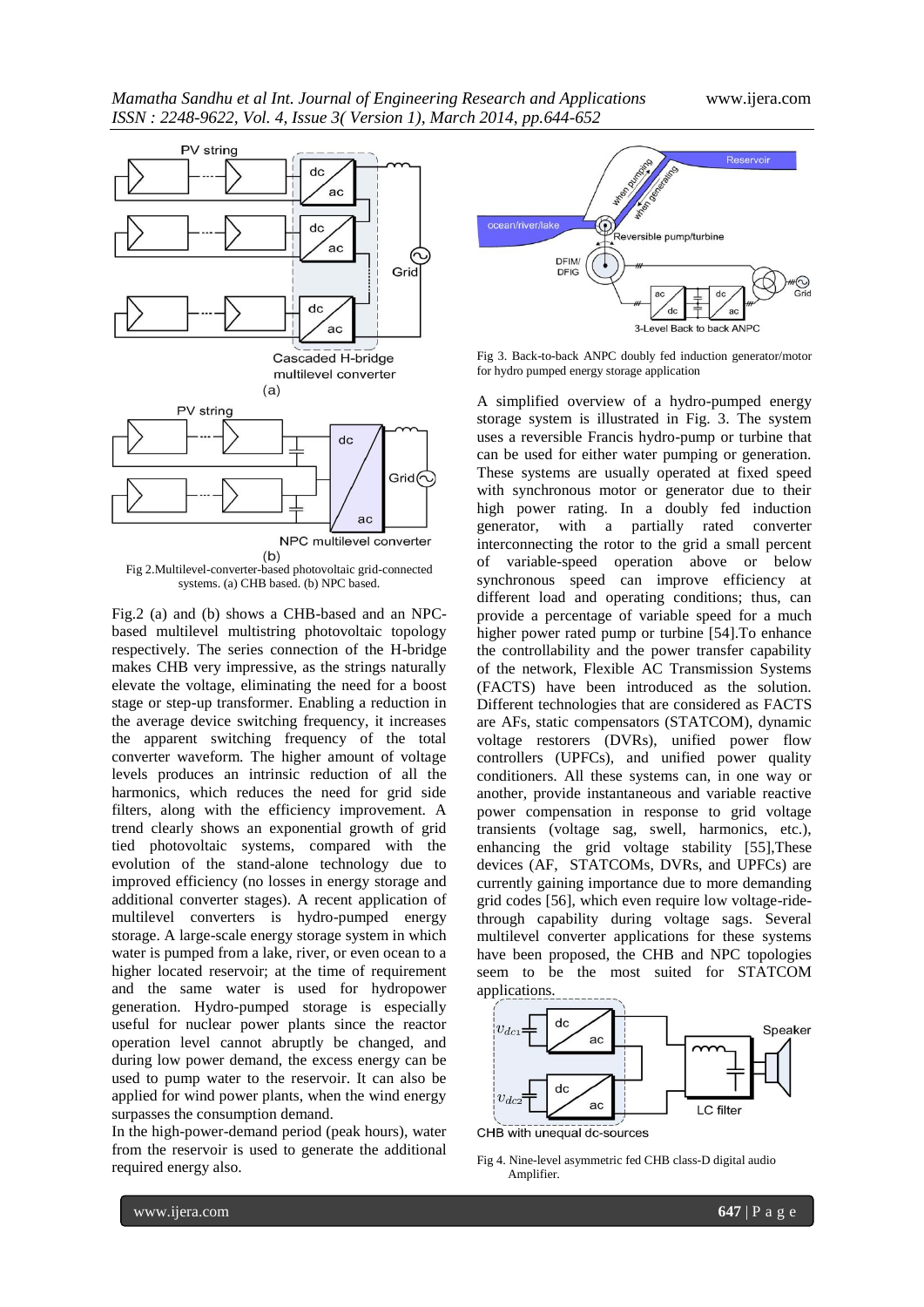#### **3.1. OTHER APPLICATIONS**

Class-D digital audio power amplifiers are not in the high-power and medium-voltage range, the improved power quality (mainly reduced THD) and the possibility of reaching higher apparent switching frequencies, without increasing the average device switching frequency, have led to the research lines to apply multilevel technology in this field [57]–[59]. Here, the cascaded topologies, particularly the Cascaded H Bridge fed with unequal dc sources, seem more attractive since they can easily reach a high number of levels (less THD), improving audio quality while facilitating high-frequency filtering. Fig.4 shows a nine-level class-D digital audio amplifier proposed in [58]. Large conveyor systems are one of the standard applications of multilevel converters, not necessarily demanding high performance and high dynamic control. In Gridconnected PV applications [60], the primary issue of solar PV energy is its generation variability where large-scale PV systems are considered, which presents a great challenge to the power system operator. Energy storage is a key component in improving energy efficiency, security and reliability [61]. As the power level of the PV systems increases and the grid connections takes place at medium voltages, the system can benefit from the utilization of multilevel converters due to the lower EMI, reduced switching frequency, increased efficiency and improved waveform quality [62-63]. The multilevel concept is used to decrease the harmonic distortion in the output waveform without decreasing the inverter power output using renewable energy sources like Wind, PV etc. [64-65]. For hybrid photovoltaic and wind energy system connected to the grid, the method allows the renewable energy sources to deliver the load together or independently depending upon their availability. The usage of five-level inverter reduces Total Harmonic Distortion (THD) in output voltage and helps in eliminating bulk filters required at the output side [66].

#### **IV. CONCLUSIONS**

In this paper many topologies and control techniques have been reviewed, which helps the researchers to use proper techniques to control multilevel converters for renewable energy sources grid integration. The elimination of the transformer implies significant cost, volume, and weight reduction, and it also would reduce system complexity and losses. There are now several commercial products available for wind power converters, centralized photovoltaic converters, STATCOMs hydro pumped storage, etc. It can be seen that a clear trend in the diversification of multilevel powered applications are increasing. It is expected that this trend will continue, and more

applications will be enabled by this technology, due to more grid codes, continued increase in power demand of the applications, increasing development of power semiconductors, and the benefits of multilevel technology. In this respect, the application of multilevel converters to FACTS systems is very promising. For, a distributed generation system involving multiple energy sources and networks of different voltage levels, multilevel voltage source converters can effectively be used as a power management system. ng system may be installed instead of storage system.

## **REFERENCES**

- [1] J. Rodriguez, J. S. Lai and F. Z. Peng, ―Multilevel Inverters: Survey of Topologies, Controls, and Applications," *IEEE Transactions on Industry Applications*, vol. 49, no. 4, Aug. 2002, pp. 724-738.
- [2] A. Bendre and G. Venkataramanan, "Neutral" current ripple minimization in a three-level rectifier," IEEE Trans. Ind. Applicat. , vol. 42, no. 2, pp. 582–590, Mar. 2006.
- [3] Baoming Ge, Fang Zheng Peng, Aníbal T. de Almeida, and Haitham Abu-Rub, "An Effective Control Technique for Medium-Voltage High-Power Induction Motor Fed by Cascaded Neutral-Point- Clamped Inverter", **IEEE** Trans On Industrial *Electronics, Vol. 57, No. 8*, pp. 2659-2668, Aug 2010.
- [5] Arash A. Boora, Alireza Nami*,* Firuz Zare*,*  Arindam Ghosh*,* and Frede Blaabjerg*,*  ―Voltage-Sharing Converter to Supply Single-Phase Asymmetrical Four-Level Diode-Clamped Inverter With High Power Factor Loads", **IEEE Trans On Power** *Electronics, Vol. 25, No. 10,* Pp. 2507-2520, Oct 2010.
- [6] C. Attaianese, M. Di Monaco, and G. Tomasso, "Three-Phase Three- Level Active NPC Converters for High Power System",<br>International Symposium on Power *Symposium Electronics, Electrical Drives, Automation and Motion*, pp. 204-209, Speedam 2010.
- [7] Amit Kumar Jain, and V. T. Ranganathan*, ―VCE* Sensing for IGBT Protection in NPC Three Level Converters—Causes For Spurious Trippings and Their Elimination", *IEEE Trans On Power Electronics, Vol. 26, No. 1,* pp. 298-307, Jan 2011.
- [8] Jun Li*,* Subhashish Bhattacharya*,* and Alex Q. Huang, "A New Nine- Level Active NPC (ANPC) Converter for Grid Connection of Large Wind Turbines for Distributed Generation", **IEEE** Trans On Power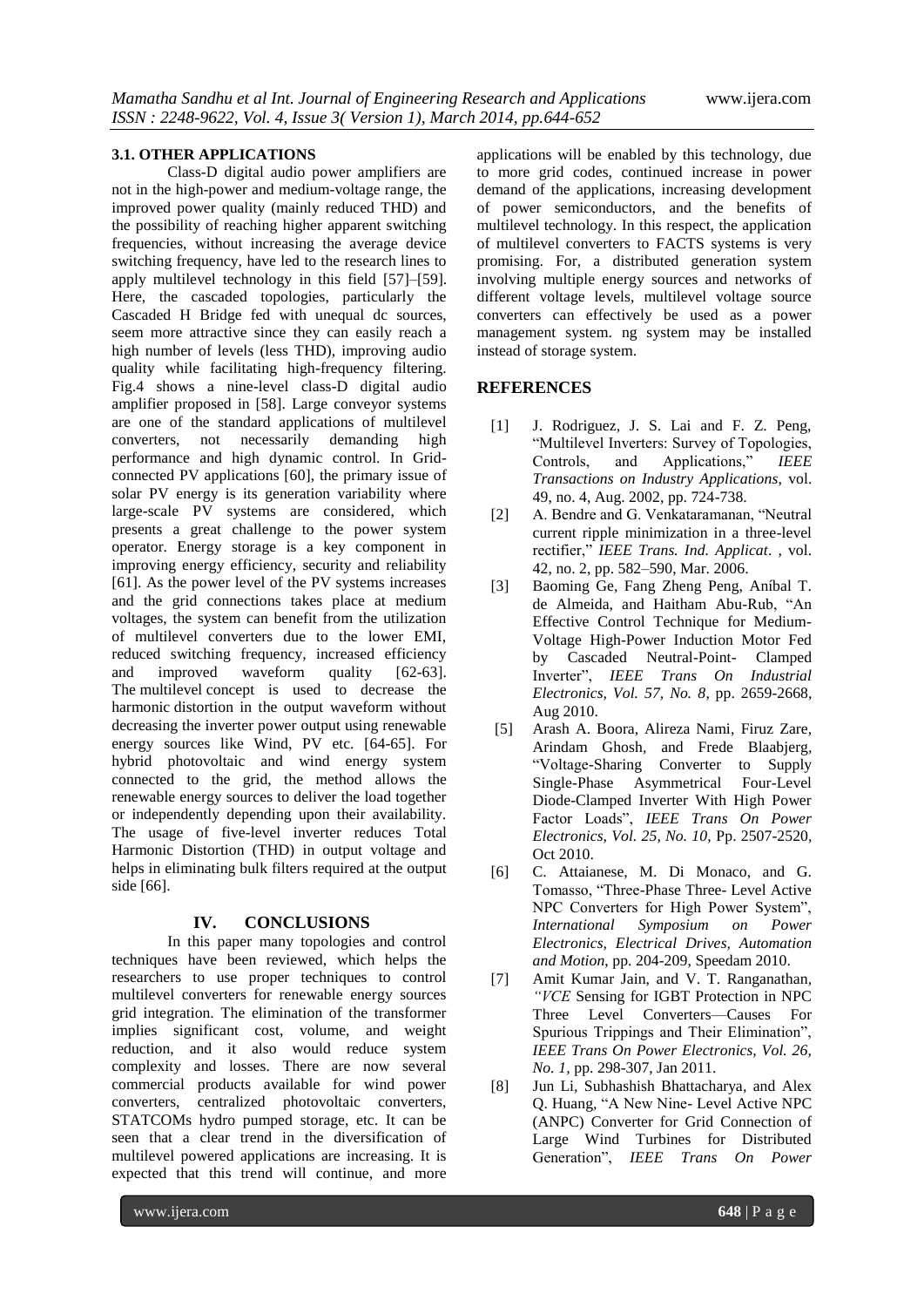*Electronics, Vol. 26, No. 3,* pp. 961-972, March 2011.

- [9] Robert Stala, "Application of Balancing Circuit for DC-Link Voltages Balance in a Single-Phase Diode-Clamped Inverter With Two Three-Level Legs", IEEE Trans On *Industrial Electronics, Vol. 58, No. 9,* pp. 4185-4195, Sept 2011.
- [10] Jin Li*,* Jinjun Liu*,* Dushan Boroyevich*,* Paolo Mattavelli*,* and Yaosuo Xue*,* ―Three-level Active Neutral-Point-Clamped Zero-Current-Transition Converter for Sustainable Energy Systems‖, *IEEE Trans. On Power Electronics, Vol. 26, No. 12*, pp. 3680-3693, Dec 2011.
- [11] Marcelo C. Cavalcanti, Alexandre M. Farias, Kleber C. Oliveira, Francisco A. S. Neves, and João L. Afonso, "Eliminating Leakage Currents in Neutral Point Clamped Inverters for Photovoltaic Systems", IEEE Trans. On *Industrial Electronics, Vol. 59, No. 1,* pp.435- 443, Jan 2012.
- [12] Jin Li, Jinjun Liu, Dushan Boroyevich, Paolo Mattavelli, and Yaosuo Xue, "Comparative Analysis of Three-Level Diode Neural-Point-Clamped and Active Neural-Point-Clamped Zero-Current-Transition Inverters", 8th *International Conference on Power Electronics,* pp. 2290-2295, May 30-June 3, 2011.
- [13] Zhong Du*,* Leon M. Tolbert*,* Burak Ozpineci*,*  and John N. Chiasson, "Fundamental Frequency Switching Strategies of a Seven-Level Hybrid Cascaded H-Bridge Multilevel Inverter", *IEEE Trans. On Power Electronics*, *Vol. 24, No. 1*, pp. 25- 33, Jan 2009.
- [14] Zhong Du, Burak Ozpineci, Leon M. Tolbert, and John N. Chiasson, "DC-AC Cascaded H-Bridge Multilevel Boost Inverter With No Inductors for Electric/Hybrid Electric Vehicle Applications", IEEE Trans. On Industry Applications, Vol. 45, No. 3, Pp. 963-970, May/June 2009.
- [15] Yu Liu, Alex Q. Huang, Wenchao Song, Subhashish Bhattacharya, and Guojun Tan, ―Small-Signal Model-Based Control Strategy for Balancing Individual DC Capacitor Voltages in Cascade Multilevel Inverter-Based STATCOM", **IEEE Trans.** On Industrial *Electronics, Vol. 56, No. 6,* pp. 2259-2269, June 2009.
- [16] Elena Villanueva, Pablo Correa, José Rodríguez, and Mario Pacas, "Control of a Single-Phase Cascaded H-Bridge Multilevel Inverter for Grid-Connected Photovoltaic Systems‖, *IEEE Trans. On Industrial Electronics, Vol. 56, No. 11,* pp. 4399-4406, Nov. 2009.
- [17] Farid Khoucha, Soumia Mouna Lagoun, Khoudir Marouani, Abdelaziz Kheloui, and Mohamed El Hachemi Benbouzid, "Hybrid Cascaded H-Bridge Multilevel-Inverter Induction-Motor-Drive Direct Torque Control for Automotive Applications*‖, IEEE Trans. On Industrial Electronics, Vol. 57, No. 3*, pp. 892-899, March 2010.
- [18] Rajesh Gupta, Arindam Ghosh, and Avinash Joshi, "Multiband Hysteresis Modulation and Switching Characterization for Sliding-Mode-Controlled Cascaded Multilevel Inverter", **IEEE** Trans. On Industrial *Electronics, Vol. 57, No. 7,* pp. 2344-2353, July 2010.
- [19] Domingo A. Ruiz-Caballero, Reynaldo M. Ramos-Astudillo, Samir Ahmad Mussa, and Marcelo Lobo Heldwein, "Symmetrical Hybrid Multilevel DC–AC Converters With Reduced Number of Insulated DC Supplies‖, *IEEE Trans. On Industrial Electronics, Vol. 57, No. 7,* pp. 2307-2314, July 2010.
- [20] Hossein Sepahvand, Jingsheng Liao, and Mehdi Ferdowsi, "Investigation on Capacitor Voltage Regulation in Cascaded H Bridge Multilevel Converters With Fundamental Frequency Switching", IEEE *Trans. On Industrial Electronics, Vol. 58, No. 11*, pp. 5102-5111, Nov. 2011.
- [21] Javad Ebrahimi*,* Ebrahim Babaei*,* and Goverg B. Gharehpetian, "A New Topology of Cascaded Multilevel Converters With Reduced Number of Components for High-Voltage Applications‖, *IEEE Trans. On Power Electronics, Vol. 26, No. 11*,pp. 3109-3118, Nov. 2011.
- [22] Robert Stala, "The Switch-Mode Flying-Capacitor DC–DC Converters With Improved Natural Balancing", *IEEE Trans. On Industrial Electronics, Vol. 57, No. 4*, pp. 1369-1382, April 2010.
- [23] M. Hojo, and K. Minato, "Integrated Power Conversion for DC Power System by Flying Capacitor Multi-Level Converter", *The 2010 International Power Electronics Conference,* pp. 337-342, 2010.
- [24] Pavel Kobrle, Jiří Pavelka, "Analysis of Permissible State of Flying Capacitors Multilevel Inverter Switch", 14th *International Power Electronics and Motion Control Conference,* pp. T3-42 – T3-45, oct. 2010.
- [25] Z.Oudjebour and E.M.Berkouk, M.O.Mahmoudi, "Modelling, Control and Feedback Control of the Multilevel Flying Capacitors Rectifier. Application to Double Star Induction Machine", *IEEE*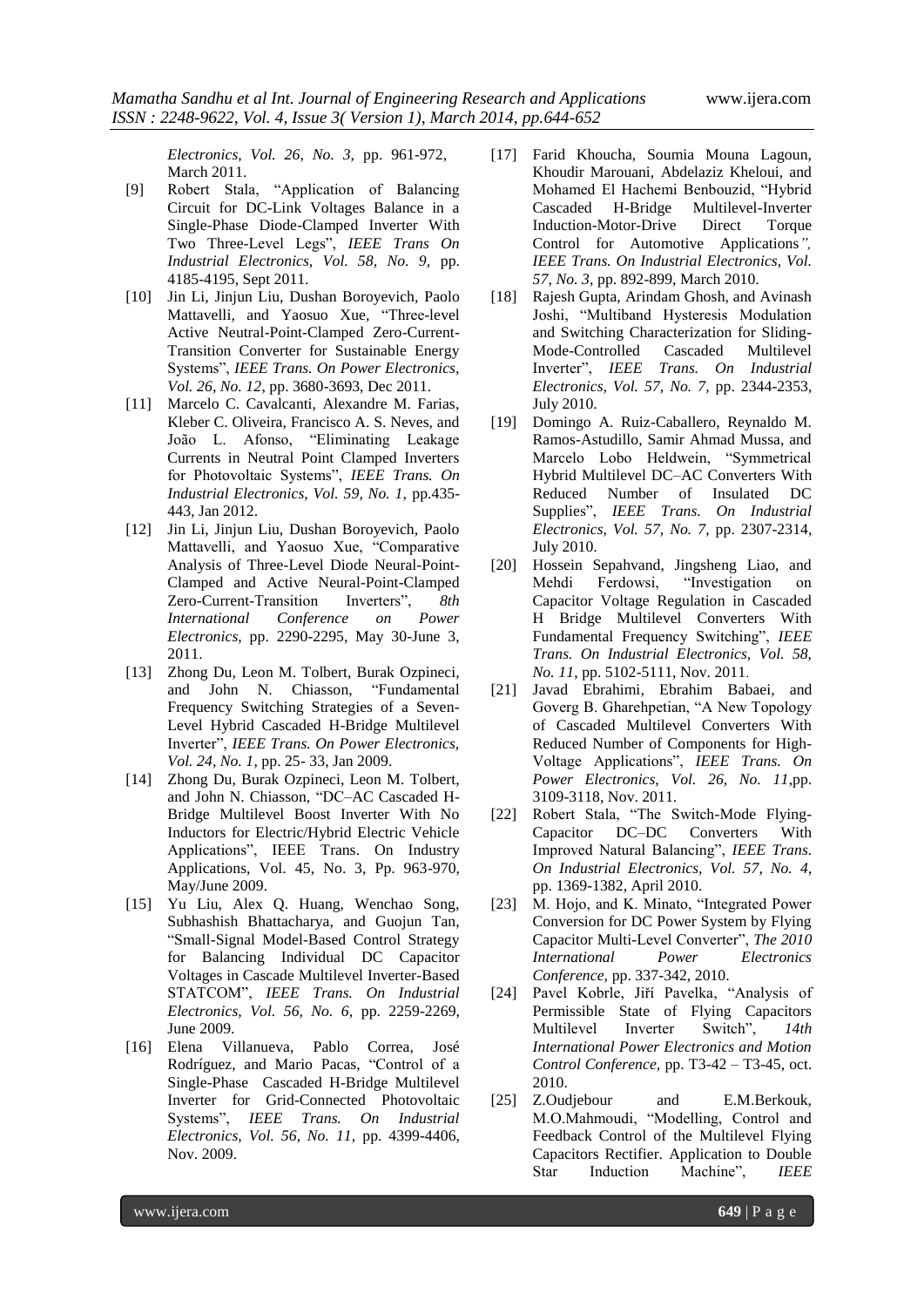*International Energy Conference,* pp. 507- 512, 2010.

- [26] M. Trabelsi, and L. Ben-Brahim, ―Development Of A Grid Connected Photovoltaic Power Conditioning System Based On Flying Capacitors Inverter", 8th *International Multi-Conference on Systems, Signals & Devices*, pp. 1-6, May 2011.
- [27] Mostafa Khazraei, Hossein Sepahvand, Keith A. Corzine, and Mehdi Ferdowsi, "Active Capacitor Voltage Balancing in Single-Phase Flying-Capacitor Multilevel Power Converters", *IEEE Trans. On Industrial Electronics, Vol. 59, No. 2,* pp. 769-778, Feb. 2012.
- [28] Moncef Ben Smida and Faouzi Ben Ammar, "Modeling and DBCPSC- PWM Control of a Three-Phase Flying-Capacitor Stacked Multilevel Voltage Source Inverter", *IEEE Trans. On Industrial Electronics, Vol. 57, No. 7,* pp. 2231-2239, July 2010.
- [29] P.K. Chaturvedi, S. Jain, P. Agarwal, "Reduced switching loss pulse width modulation technique for three-level diode clamped inverter", published in IET Power *Electronics, Vol. 4, Iss. 4,* pp. 393–399, 2011.
- [30] Suroso, and T. Noguchi, "Common-emitter topology of multilevel current-source pulse width modulation inverter with chopperbased DC current sources", IET Power *Electronics, Vol. 4, Iss. 7,* pp. 759–766, 2010.
- [31] K.Ramani and Dr.A.Krishnan, "High Performance of Sinusoidal Pulse Width Modulation Based Flying Capacitor Multilevel Inverter fed induction Motor Drive", *International Journal of Computer Applications (0975 - 8887) Volume 1 – No. 24,* pp. 98-103, 2010.
- [32] Ilhami Colak, Ramazan Bayindir, Ersan Kabalci, "Design and Analysis of a 7-Level Cascaded Multilevel Inverter with Dual SDCSs‖, *International Symposium on Power Electronics, Electrical Drives, Automation and Motion,* pp.180-185, 2010.
- [33] Wahidah Abd. Halim and Nasrudin Abd. Rahim, "FPGA-Based Pulse-Width Modulation Control For Single-Phase Multilevel Inverter‖, *IEEE First Conference on Clean Energy and Technology, CET,* pp.57-62, 201
- [34] Ahmed M. Massoud, Shehab Ahmed, Prasad N. Enjeti, and Barry W. Williams, ―Evaluation of a Multilevel Cascaded-Type Dynamic Voltage Restorer Employing Discontinuous Space Vector Modulation",

*IEEE Trans. On Industrial Electronics, Vol. 57, No. 7*, pp. 2398- 2410 July 2010.

- [35] Gabriele Grandi, and Darko Ostojic, ―Carrier-Based Discontinuous Modulation for Dual Three-Phase Two-Level Inverters", *International Symposium on Power Electronics, Electrical Drives, Automation and Motion*, pp. 839-844, Speedam 2010.
- [36] Xu She*,* Alex Q. Huang*,* and Gangyao Wang, "3-D Space Modulation With Voltage Balancing Capability for a Cascaded Seven-Level Converter in a Solid-State Transformer", **IEEE TRANS.** On *Power Electronics, Vol. 26, No. 12*, pp. 3778-3789, Dec. 2011.
- [37] H. Taghizadeh and M. Tarafdar Hagh, ―Harmonic Elimination of Cascade Multilevel Inverters with Non equal DC<br>Sources Using Particle Swarm Sources Using Particle Swarm Optimization‖, *IEEE Trans. On Industrial Electronics, Vol. 57, No. 11*, pp. 3678-3684, Nov. 2010.
- [38] Mohamed S. A. Dahidah, Georgios Konstantinou, and Vassilios G.Agelidis, ―SHE-PWM and Optimized DC Voltage Levels for Cascaded Multilevel Inverters Control‖, *IEEE Symposium On Industrial Electronics And Applications (ISIEA 2010),* pp. 143- 148,Oct 2010.
- [39] Sridhar R. Pulikanti*,* Mohamed S. A. Dahidah*,* and Vassilios G. Agelidis*, ―*Voltage Balancing Control of Three-Level Active NPC Converter Using SHE-PWM*‖, IEEE Trans. On Power Delivery, Vol.26, No. 1*, pp. 258-267, Jan. 2011.
- [40] Sridhar R. Pulikanti, and Vassilios G. Agelidis, "Hybrid Flying- Capacitor-Based Active-Neutral-Point-Clamped Five-Level Converter Operated With SHE-PWM", *IEEE Trans. On Industrial Electronics, Vol. 58, No. 10,* pp. 4643-4653, Oct. 2011.
- [41] José Rodríguez*,* Luis Morán*,* Pablo Correa, and Cesar Silva, "A Vector Control Technique for Medium-Voltage Multilevel Inverters‖, *IEEE Trans. On Industrial Electronics, Vol. 49, No. 4*, pp. 882-888, Aug. 2002.
- [42] Anandarup D, K. Sivakumar, Rijil Ramchand, Chintan Patel, and K Gopakumar, "A High Resolution Pulse Width Modulation Technique Using Concentric Multilevel Dodecagonal Voltage Space Vector Structures",*IEEE International Symposium on Industrial Electronics (ISlE 2009),* pp. 477-482, July 2009.
- [43] Liliang Gao and John E. Fletcher, "A Space Vector Switching Strategy for Three-Level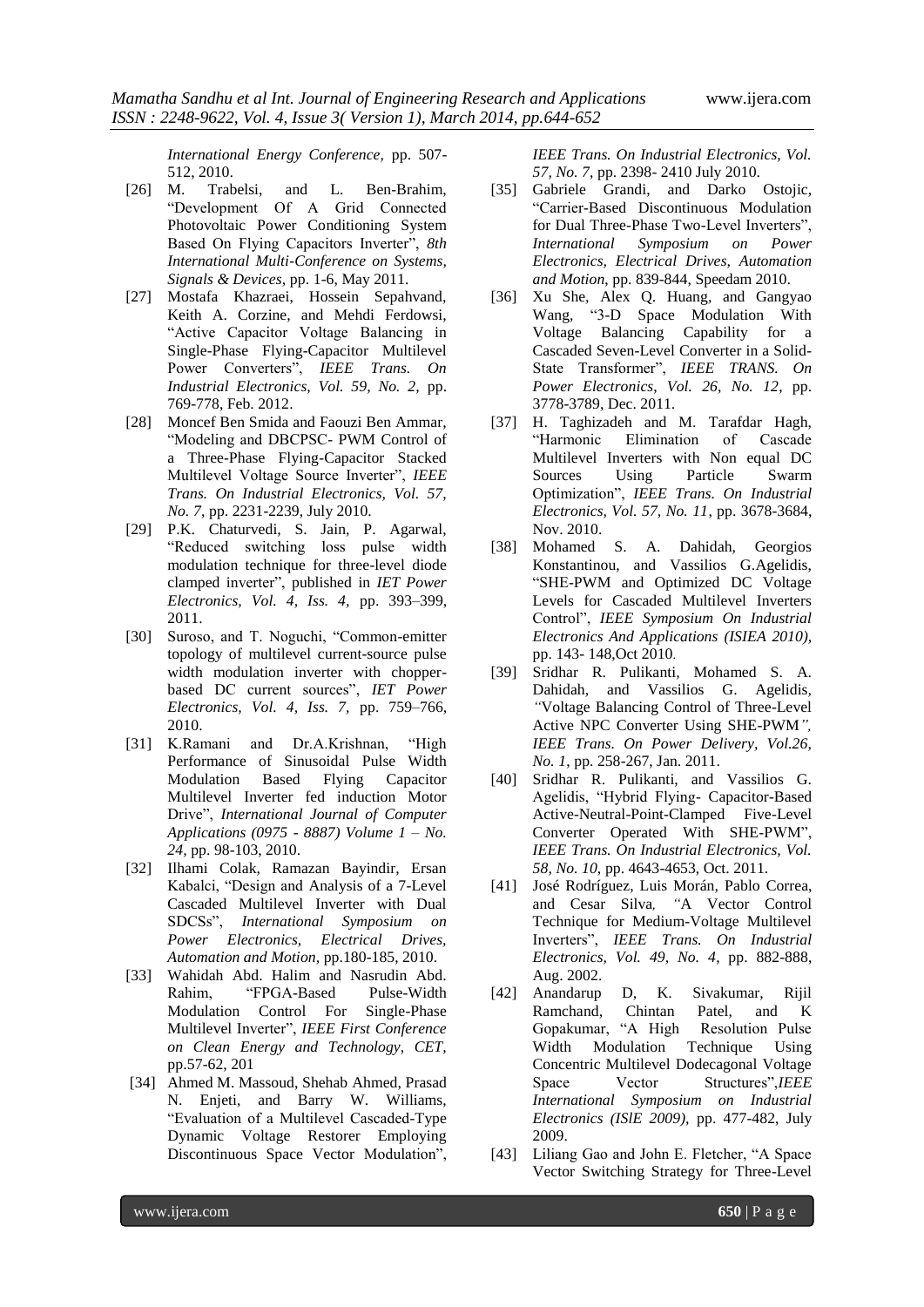Five-Phase Inverter Drives", IEEE Trans. *On Industrial Electronics, Vol. 57, No. 7,* pp. 2332-2343, July 2010.

- [44] José Rodríguez*,* Luis Morán*,* Jorge Pontt*,*  Pablo Correa, and Cesar Silva, "A High-Performance Vector Control of an 11-Level Inverter‖, *IEEE Trans. On Industrial Electronics, Vol. 50, No. 1,* pp. 80- 85,Feb.2003.
- [45] M. Winkelnkemper, F. Wildner, and P. K. Steimer, "6 MVA five-level hybrid converter for windpower," in *Proc. IEEE Power Electron. Spec.Conf.*, Jun. 15–19, 2008, pp. 4532–4538.
- [46] M. Winkelnkemper, F. Wildner, and P. Steimer, "Control of a 6 MVA hybrid converter for a permanent magnet synchronous generator for wind power," in *Proc. 18th ICEM*, Sep. 6–9, 2008,pp. 1–6.
- [47] M. Malinowski, S. Stynski, W. Kolomyjski, and M. P. Kazmierkowski, "Control of three-level PWM converter applied to variable-speed-type turbines," IEEE Trans. *Ind. Electron.*, vol. 56, no. 1, pp. 69–77, Jan. 2009.
- [48] C. H. Ng, M. A. Parker, L. Ran, P. J. Tavner, J. R. Bumby, and E. Spooner, "A multilevel modular converter for a large, light weight wind turbine generator," *IEEE Trans. Power Electron.*, vol. 23, no. 3, pp. 1062–1074, May 2008.
- [49] Pvresources.com, *Large-Scale Photovoltaic Power Plants: Ranking*. [Online]. Available: http://www.pvresources.com/en/top50pv.ph p
- [50] "Renewable Energy Policy Network for the 1st Century," Renewables Global Status Report-2009 Update, 2009. [Online]. Available: http:// www. ren21.net/publications.
- [51] N. A. Rahim and J. Selvaraj, "Multistring five-level inverter with novel PWM control scheme for PV application," IEEE Trans. *Ind. Electron.*, vol. 57, no. 6, pp. 2111– 2123, Jun. 2010.
- [52] E. Villanueva, P. Correa, J. Rodriguez, and M. Pacas, "Control of a single-phase cascaded H-bridge multilevel inverter for grid-connected photovoltaic systems,‖ *IEEE Trans. Ind. Electron.*, vol. 56, no. 11, pp. 4399–4406, Nov. 2009.
- [53] S. Kouro, A. Moya, E. Villanueva, P. Correa, B. Wu, and J. Rodriguez, "Control of a cascaded H-bridge multilevel converter for grid connection of photovoltaic systems," in *Proc. 35th IEEE IECON*, Porto, Portugal, Nov. 2009, pp. 1–7.
- [54] J. A. Suul, K. Uhlen, and T. Undeland, ―Variable speed pumped storage hydropower for integration of wind energy in isolated grids-case description and control strategies," in *Proc. NORPIE*, Jun. 9-11, 2008, pp. 1–8.
- [55] D. Soto and T. C. Green, "A comparison of high-power converter topologies for the implementation of FACTS controllers," *IEEE Trans. Ind. Electron.*, vol. 49, no. 5, pp. 1072–1080, Oct. 2002.
- [56] *Grid code—High and Extra High Voltage*, E.ON Netz Gmbh, Zurich, Switzerland, Apr. 2006.
- [57] V. M. E. Antunes, V. F. Pires, and J. F. Silva, "Digital multilevel audio power amplifier with a MASH sigma-delta modulator to reduce harmonic distortion," in *Proc. IEEE Int. Symp. Ind. Electron.*, Jun. 20–23, 2005, vol. 2, pp. 525–528.
- [58] V. M. E. Antunes, V. F. Pires, and J. F. A. Silva, "Narrow pulse elimination PWM for multilevel digital audio power amplifiers using two cascaded H-bridges as a ninelevel converter," IEEE Trans. Power *Electron.*, vol. 22, no. 2, pp. 425–434, Mar. 2007.
- [59] C. W. Lin, B.-S. Hsieh, and Y. C. Lin, ―Enhanced design of filter less class-d audio amplifier," in *Proc. DATE Conf. Exhib.*, Apr. 20–24, 2009, pp. 1397–1402.
- [60] [Bailu Xiao](http://ieeexplore.ieee.org/search/searchresult.jsp?searchWithin=p_Authors:.QT.Bailu%20Xiao.QT.&searchWithin=p_Author_Ids:38506393900&newsearch=true) ; [Ke Shen](http://ieeexplore.ieee.org/search/searchresult.jsp?searchWithin=p_Authors:.QT.Ke%20Shen.QT.&searchWithin=p_Author_Ids:38511775100&newsearch=true) ; [Jun Mei](http://ieeexplore.ieee.org/search/searchresult.jsp?searchWithin=p_Authors:.QT.Jun%20Mei.QT.&searchWithin=p_Author_Ids:38508392400&newsearch=true) ; [Filho,F.](http://ieeexplore.ieee.org/search/searchresult.jsp?searchWithin=p_Authors:.QT.Filho,%20F..QT.&searchWithin=p_Author_Ids:38505004100&newsearch=true) ; [Tolbert, L.M.](http://ieeexplore.ieee.org/search/searchresult.jsp?searchWithin=p_Authors:.QT.Tolbert,%20L.M..QT.&searchWithin=p_Author_Ids:38502875400&newsearch=true) ,"Control of [cascaded](http://ieeexplore.ieee.org/xpl/articleDetails.jsp?tp=&arnumber=6342474&queryText%3Dcontrol+of+cascaded+H+bridge+with+individual+mppt+for+grid+connected+photovotaic+generators) H[bridge multilevel inverter](http://ieeexplore.ieee.org/xpl/articleDetails.jsp?tp=&arnumber=6342474&queryText%3Dcontrol+of+cascaded+H+bridge+with+individual+mppt+for+grid+connected+photovotaic+generators) with individual MPPT for grid- connected photovoltaic [generators‖](http://ieeexplore.ieee.org/xpl/articleDetails.jsp?tp=&arnumber=6342474&queryText%3Dcontrol+of+cascaded+H+bridge+with+individual+mppt+for+grid+connected+photovotaic+generators) *IEEE Energy Conversion Congress and Exposition (ECCE), 2012,Publication Year: 2012 ,* Page(s): 3715 – 3721.
- [61] Guohui Yuan, "Improving grid realiabilty through integration of distributed PV and energy storage‖, *[IEEE PES Innovative](http://ieeexplore.ieee.org/xpl/mostRecentIssue.jsp?punumber=6170475)  [Smart Grid Technologies \(ISGT\),](http://ieeexplore.ieee.org/xpl/mostRecentIssue.jsp?punumber=6170475)  [2012](http://ieeexplore.ieee.org/xpl/mostRecentIssue.jsp?punumber=6170475)*,Publication Year: 2012 , Page(s): 1 – 2.
- [62] Huiying Zheng; [Shuhui Li](http://ieeexplore.ieee.org/search/searchresult.jsp?searchWithin=p_Authors:.QT.Shuhui%20Li.QT.&newsearch=true) ; [Chuanzhi](http://ieeexplore.ieee.org/search/searchresult.jsp?searchWithin=p_Authors:.QT.Chuanzhi%20Zang.QT.&newsearch=true)  [Zang](http://ieeexplore.ieee.org/search/searchresult.jsp?searchWithin=p_Authors:.QT.Chuanzhi%20Zang.QT.&newsearch=true) ; Weijian Zheng Coordinated control for grid integration of PV [array, battery](http://ieeexplore.ieee.org/xpl/articleDetails.jsp?tp=&arnumber=6672725&queryText%3DCoordinated+Control+for+Grid+Integration+of+PV+Array%2C+Battery+Storage%2C+and+Supercapacitor)  storage and super capacitor" IEEE Trans. *On Power and Energy Society General Meeting (PES), Publication Year: 2013* , Page(s):  $1 - 5$ , 2013.
- [63] S. Rivera, S. Kouro, B. Wu, J. I. Leon, J. Rodriguez, and L. G.Franquelo, "Cascaded H-bridge multilevel converter multistring topology for large scale photovoltaic systems," *IEEE ISIE 2011*, pp.1837-1844.